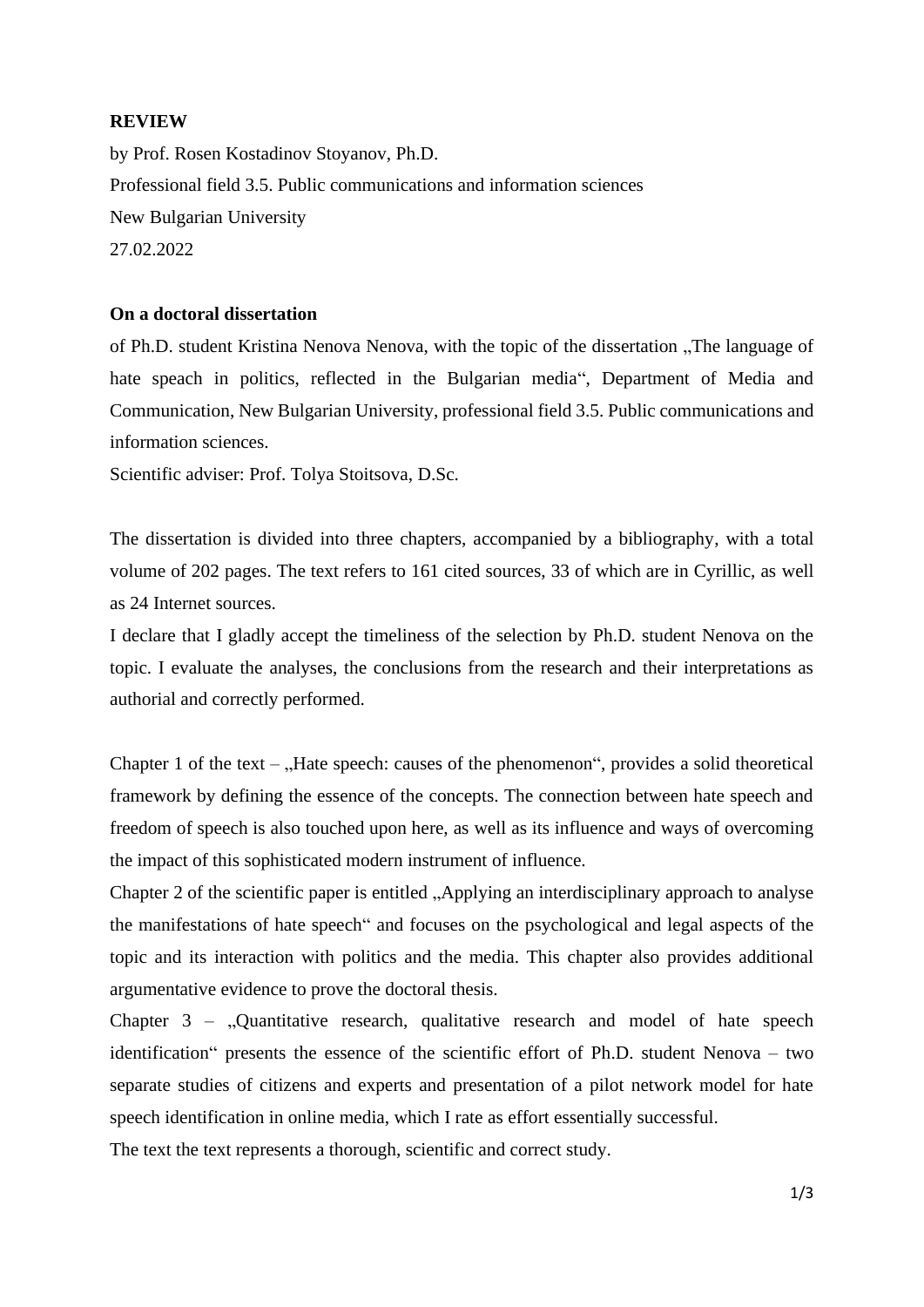# **Precisely formulated goals and objectives of the dissertation.**

The aim of the dissertation is , to study the perception of the language of hatred towards politicians and other groups in the online media", clearly and precisely defined, presupposed and followed correctly. The methodology is presented correctly. I accept and evaluate the set goals and the thesis as scientifically acceptable.

#### **Correctness in quoting a representative number of authors.**

Citing a sufficient number of credible sources gives certainty that the fellow doctoral student Nenova is familiar with the main leading figures and texts – both in Bulgarian and in English, researching the topic, making a pleasant impression and noting the scientific and academic expertise in university' self-identification.

The proven familiarity with the state of the issues under consideration and its relevance to the sources used, I accept as sufficient grounds for another positive achievement of the colleague.

#### **Existence of a substantiated and developed theoretical model of the research.**

Ph.D. student Nenova manages to avoid the manifestation of bias and misleading personal opinion, which is very typical for many texts claiming to be scientific. The author's conclusions have been reached through a scientific method.

I fully accept the theoretical model of the study.

# **Correspondence of the chosen methodology and research methodology with the set goal and tasks of the dissertation.**

I give a positive assessment of the completely accurate overlap of the methodology with the goals, tasks and hypotheses set in advance by Ph.D. student Nenova.

## **Existence of own contribution to the collection and analysis of empirical data.**

Nenova's dissertation is a conscientious, author's research. The conclusions and summaries are acceptable and sufficiently relevant to the level at which the text is presented for defence. I evaluate the doctoral student's own contribution as proven.

The abstract reflects the content of the dissertation, containing the necessary information and highlights of the study.